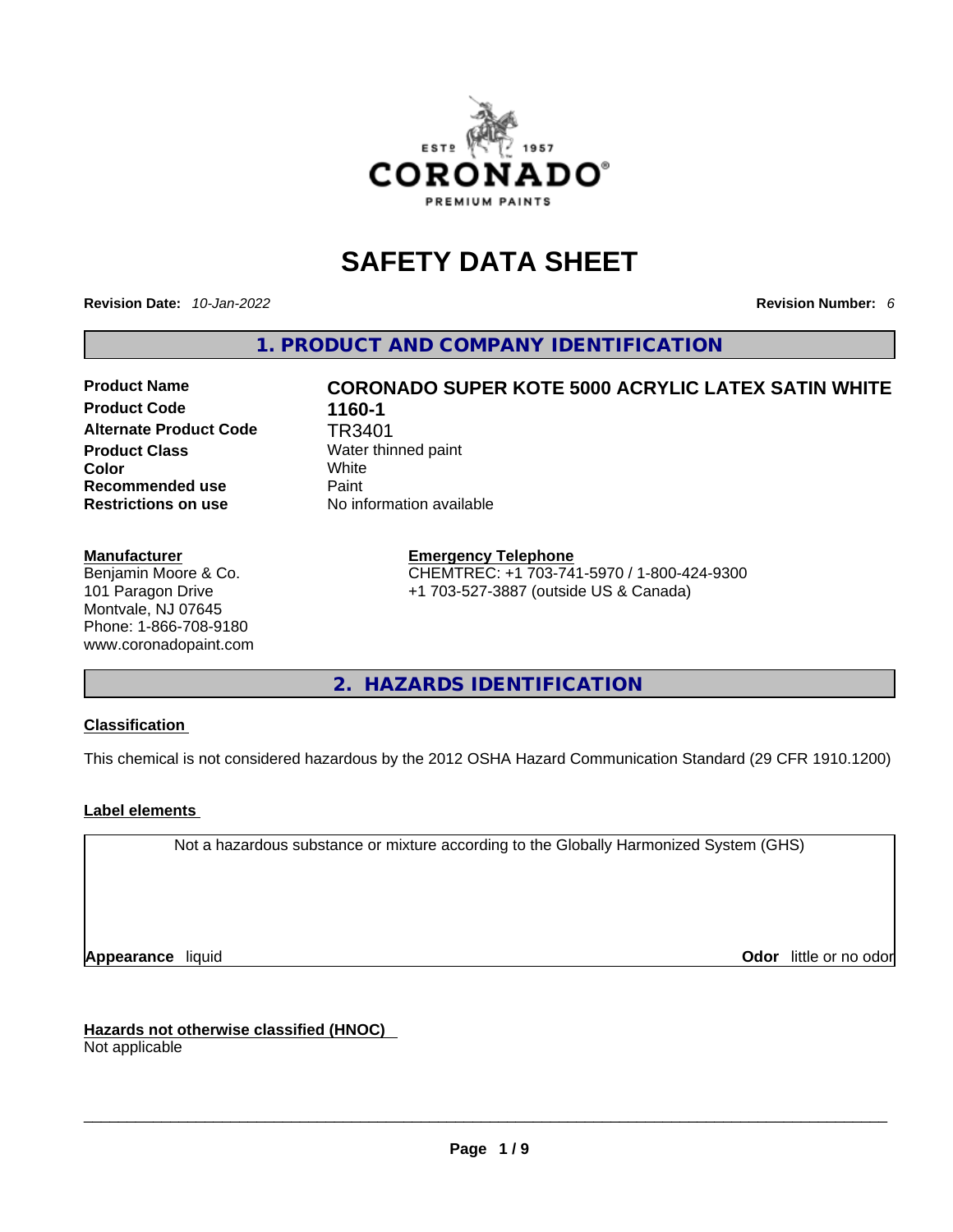#### **Other information**

No information available

 **WARNING:** This product contains isothiazolinone compounds at levels of <0.1%. These substances are biocides commonly found in most paints and a variety of personal care products as a preservative. Certain individuals may be sensitive or allergic to these substances, even at low levels.

# **3. COMPOSITION INFORMATION ON COMPONENTS**

| <b>Chemical name</b>                                                         | CAS No.    | Weight-%  |
|------------------------------------------------------------------------------|------------|-----------|
| Titanium dioxide                                                             | 13463-67-7 | $15 - 20$ |
| Kaolin                                                                       | 1332-58-7  | $5 - 10$  |
| Propylene glycol                                                             | $57-55-6$  | 1 - 5     |
| Propanoic acid, 2-methyl-, monoester with<br>2,2,4-trimethyl-1,3-pentanediol | 25265-77-4 | $1 - 5$   |

|                                                  | 4. FIRST AID MEASURES                                                                                    |
|--------------------------------------------------|----------------------------------------------------------------------------------------------------------|
| <b>General Advice</b>                            | No hazards which require special first aid measures.                                                     |
| <b>Eye Contact</b>                               | Rinse thoroughly with plenty of water for at least 15 minutes and consult a<br>physician.                |
| <b>Skin Contact</b>                              | Wash off immediately with soap and plenty of water while removing all<br>contaminated clothes and shoes. |
| <b>Inhalation</b>                                | Move to fresh air. If symptoms persist, call a physician.                                                |
| Ingestion                                        | Clean mouth with water and afterwards drink plenty of water. Consult a physician<br>if necessary.        |
| <b>Most Important</b><br><b>Symptoms/Effects</b> | None known.                                                                                              |
| <b>Notes To Physician</b>                        | Treat symptomatically.                                                                                   |
|                                                  | 5. FIRE-FIGHTING MEASURES                                                                                |

| <b>Suitable Extinguishing Media</b>                   | Use extinguishing measures that are appropriate to local<br>circumstances and the surrounding environment.                                   |
|-------------------------------------------------------|----------------------------------------------------------------------------------------------------------------------------------------------|
| Protective equipment and precautions for firefighters | As in any fire, wear self-contained breathing apparatus<br>pressure-demand, MSHA/NIOSH (approved or equivalent)<br>and full protective gear. |
| <b>Specific Hazards Arising From The Chemical</b>     | Closed containers may rupture if exposed to fire or<br>extreme heat.                                                                         |
| Sensitivity to mechanical impact                      | No.                                                                                                                                          |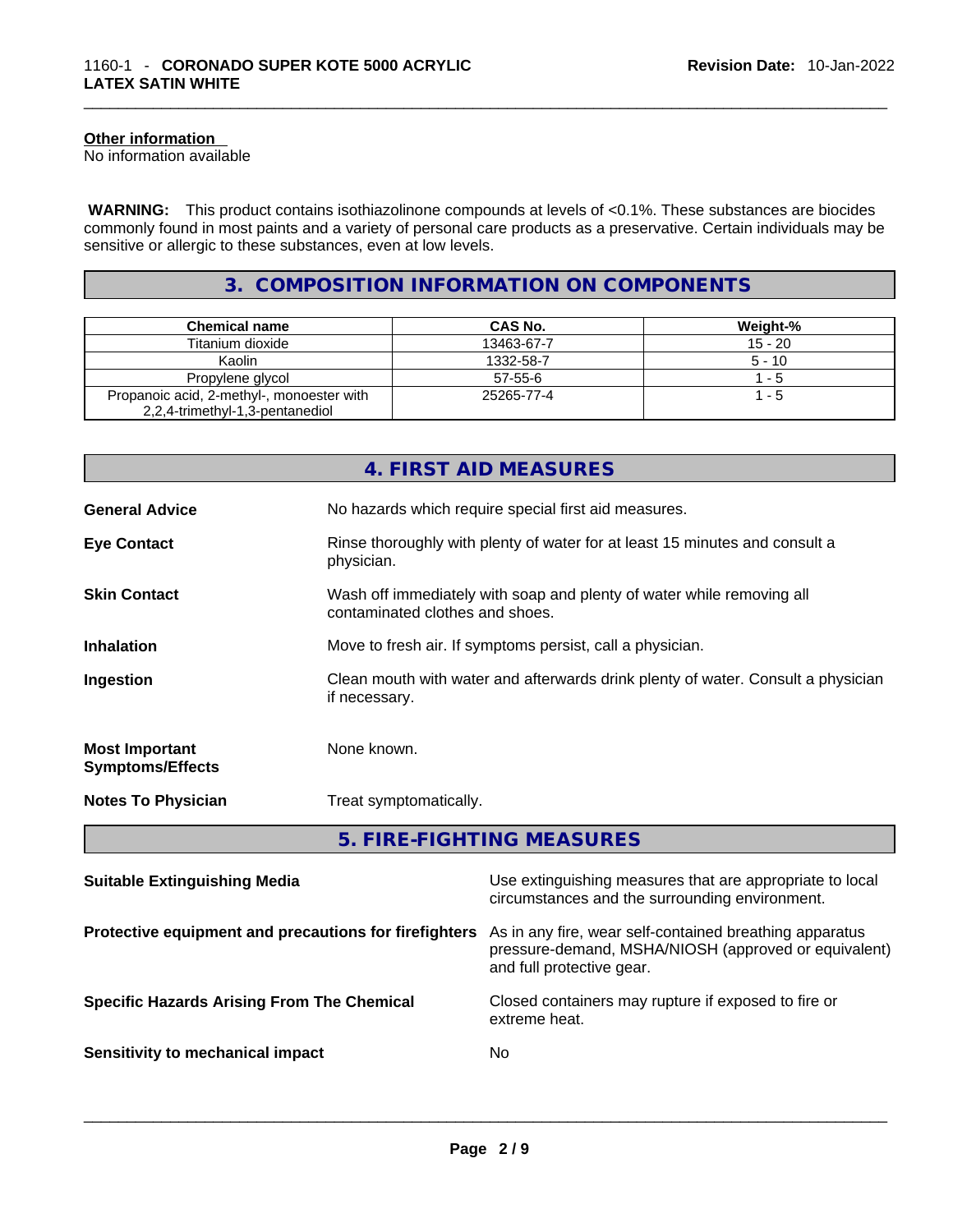| Sensitivity to static discharge                                                  |                        | No.                                                |                                |
|----------------------------------------------------------------------------------|------------------------|----------------------------------------------------|--------------------------------|
| <b>Flash Point Data</b><br>Flash point (°F)<br>Flash Point (°C)<br><b>Method</b> |                        | Not applicable<br>Not applicable<br>Not applicable |                                |
| <b>Flammability Limits In Air</b>                                                |                        |                                                    |                                |
| Lower flammability limit:<br><b>Upper flammability limit:</b>                    |                        | Not applicable<br>Not applicable                   |                                |
| <b>NFPA</b><br>Health: 1                                                         | <b>Flammability: 0</b> | <b>Instability: 0</b>                              | <b>Special:</b> Not Applicable |

#### **NFPA Legend**

- 0 Not Hazardous
- 1 Slightly
- 2 Moderate
- 3 High
- 4 Severe

*The ratings assigned are only suggested ratings, the contractor/employer has ultimate responsibilities for NFPA ratings where this system is used.* 

*Additional information regarding the NFPA rating system is available from the National Fire Protection Agency (NFPA) at www.nfpa.org.* 

# **6. ACCIDENTAL RELEASE MEASURES**

| <b>Personal Precautions</b>      | Avoid contact with skin, eyes and clothing. Ensure adequate ventilation.                                                                                                         |  |
|----------------------------------|----------------------------------------------------------------------------------------------------------------------------------------------------------------------------------|--|
| <b>Other Information</b>         | Prevent further leakage or spillage if safe to do so.                                                                                                                            |  |
| <b>Environmental precautions</b> | See Section 12 for additional Ecological Information.                                                                                                                            |  |
| <b>Methods for Cleaning Up</b>   | Soak up with inert absorbent material. Sweep up and shovel into suitable<br>containers for disposal.                                                                             |  |
|                                  | 7. HANDLING AND STORAGE                                                                                                                                                          |  |
| <b>Handling</b>                  | Avoid contact with skin, eyes and clothing. Avoid breathing vapors, spray mists or<br>sanding dust. In case of insufficient ventilation, wear suitable respiratory<br>equipment. |  |
| <b>Storage</b>                   | Keep container tightly closed. Keep out of the reach of children.                                                                                                                |  |
|                                  |                                                                                                                                                                                  |  |

**Incompatible Materials** No information available

# **8. EXPOSURE CONTROLS/PERSONAL PROTECTION**

#### **Exposure Limits**

| <b>Chemical name</b> | <b>ACGIH T</b><br>.<br>. .               | <b>DEI</b><br>OSH/<br>--                                |
|----------------------|------------------------------------------|---------------------------------------------------------|
| dioxide<br>l itanium | TWA:<br>$10 \text{ ma/m}$                | TM/A<br>∘ma/m ،<br>՝<br><b>v</b> v /                    |
| Kaolir               | T M<br>particulate matter<br>ΙΛ.<br>ma/m | TM/A<br>. ma/m <sup>3</sup><br>.<br><b>v</b> v <i>l</i> |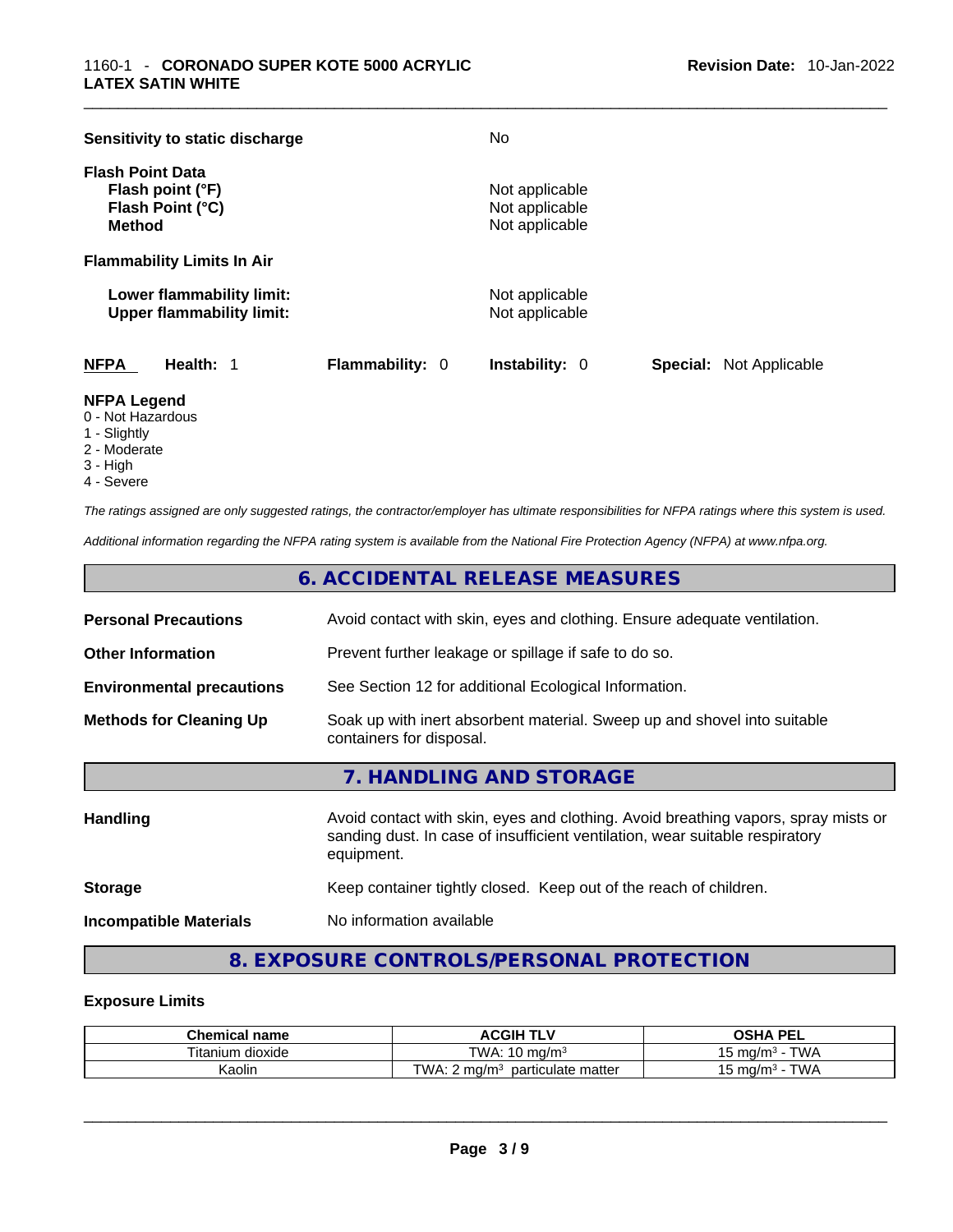| containing no asbestos and <1%<br>crystalline silica, respirable particulate<br>matter | TWA<br>5 mg/m <sup>3</sup> - |
|----------------------------------------------------------------------------------------|------------------------------|
|----------------------------------------------------------------------------------------|------------------------------|

#### **Legend**

ACGIH - American Conference of Governmental Industrial Hygienists Exposure Limits OSHA - Occupational Safety & Health Administration Exposure Limits N/E - Not Established

| <b>Engineering Measures</b>          | Ensure adequate ventilation, especially in confined areas.               |  |
|--------------------------------------|--------------------------------------------------------------------------|--|
| <b>Personal Protective Equipment</b> |                                                                          |  |
| <b>Eye/Face Protection</b>           | Safety glasses with side-shields.                                        |  |
| <b>Skin Protection</b>               | Protective gloves and impervious clothing.                               |  |
| <b>Respiratory Protection</b>        | In case of insufficient ventilation wear suitable respiratory equipment. |  |
| <b>Hygiene Measures</b>              | Avoid contact with skin, eyes and clothing. Remove and wash contaminated |  |

## **9. PHYSICAL AND CHEMICAL PROPERTIES**

clothing before re-use. Wash thoroughly after handling.

**Appearance** liquid **and a limitation of the contract of the contract of the contract of the contract of the contract of the contract of the contract of the contract of the contract of the contract of the contract of the c Odor Threshold No information available No information available Density** (Ibs/gal) **10.55 - 10.65 Specific Gravity** 1.26 - 1.28 **pH bH** *pH* **Viscosity (cps) Viscosity (cps) No information available Solubility(ies)** No information available in the solution of the solution of the solution available in the solution of the solution of the solution of the solution of the solution of the solution of the solution of the so **Water solubility No information available No information available Evaporation Rate No information available No information available Vapor pressure**  No information available **Vapor pressure No information available Vapor density**<br> **We Solids**<br>
We Solids
2014<br>
2014<br>
2015<br>
2016<br>
2015<br>
2016 **Wt. % Solids** 40 - 50 **Vol. % Solids Wt. % Volatiles** 50 - 60 **Vol. % Volatiles** 65 - 75 **VOC Regulatory Limit (g/L)** < 100 **Boiling Point (°F)** 212 **Boiling Point (°C)** 100 **Freezing point (°F)** 32 **Freezing Point (°C)**<br> **Flash point (°F)**<br> **Flash point (°F)**<br> **Point (°F)**<br> **Point (°F)**<br> **Point (°F)**<br> **Point (°F) Flash point (°F) Flash Point (°C)** Not applicable **Method Not applicable**<br> **Plammability (solid, gas)** Not applicable **Not applicable Flammability** (solid, gas) **Upper flammability limit:**<br> **Lower flammability limit:** Not applicable Not applicable **Lower flammability limit: Autoignition Temperature (°F)** No information available **Autoignition Temperature (°C)** No information available **Decomposition Temperature (°F)** No information available **Decomposition Temperature (°C)**<br> **Partition coefficient**<br> **Partition coefficient**<br> **No** information available **Partition coefficient**No information available \_\_\_\_\_\_\_\_\_\_\_\_\_\_\_\_\_\_\_\_\_\_\_\_\_\_\_\_\_\_\_\_\_\_\_\_\_\_\_\_\_\_\_\_\_\_\_\_\_\_\_\_\_\_\_\_\_\_\_\_\_\_\_\_\_\_\_\_\_\_\_\_\_\_\_\_\_\_\_\_\_\_\_\_\_\_\_\_\_\_\_\_\_

**Odor** little or no odor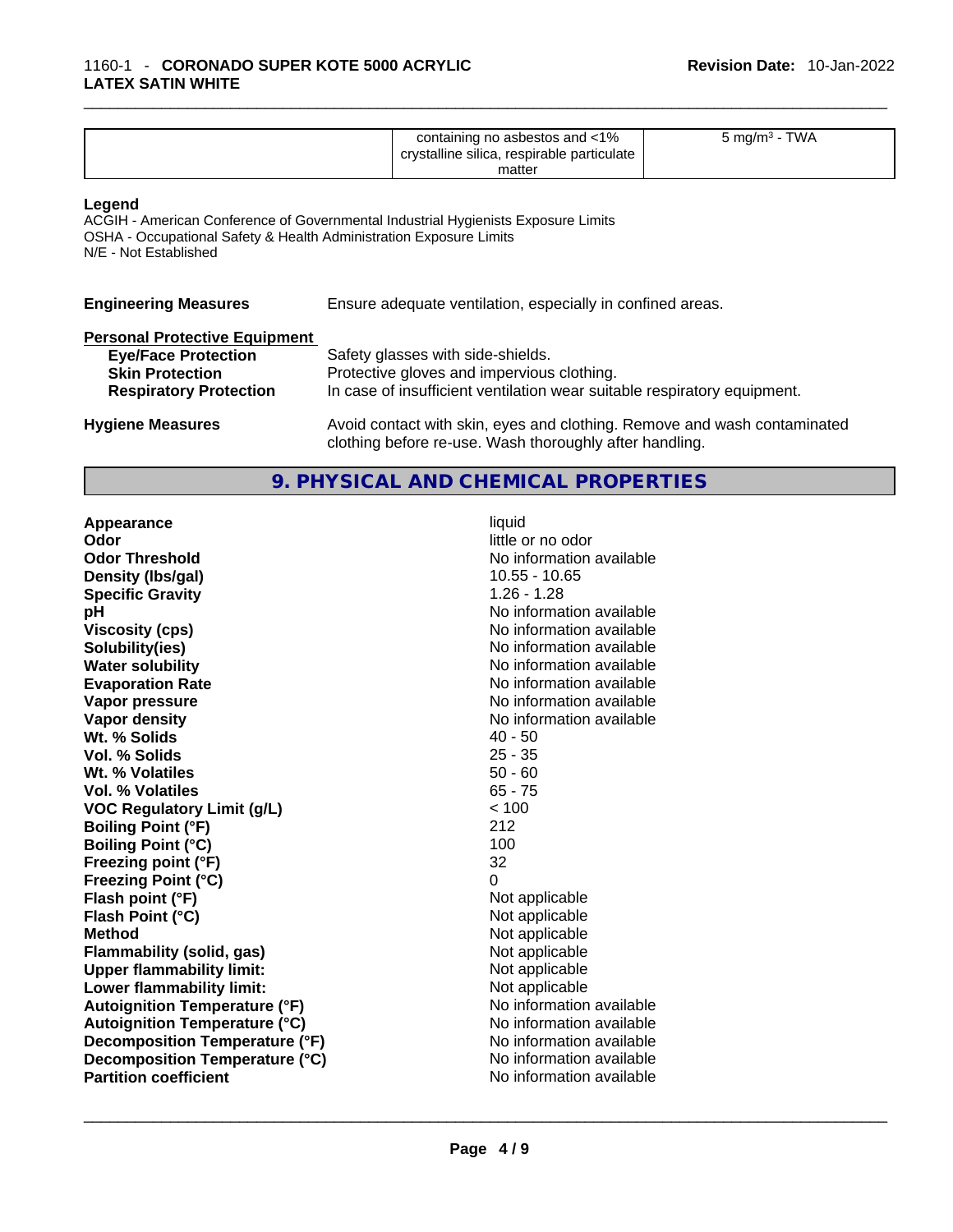| <b>Reactivity</b>                         | Not Applicable                           |
|-------------------------------------------|------------------------------------------|
| <b>Chemical Stability</b>                 | Stable under normal conditions.          |
| <b>Conditions to avoid</b>                | Prevent from freezing.                   |
| <b>Incompatible Materials</b>             | No materials to be especially mentioned. |
| <b>Hazardous Decomposition Products</b>   | None under normal use.                   |
| <b>Possibility of hazardous reactions</b> | None under normal conditions of use.     |

# **11. TOXICOLOGICAL INFORMATION**

| Information on likely routes of exposure                                                                                                                                                                                                                                                                                                                                                                                                                                                                                                                                                                                                                                                                                                                                                                                                                                                                                                                           |
|--------------------------------------------------------------------------------------------------------------------------------------------------------------------------------------------------------------------------------------------------------------------------------------------------------------------------------------------------------------------------------------------------------------------------------------------------------------------------------------------------------------------------------------------------------------------------------------------------------------------------------------------------------------------------------------------------------------------------------------------------------------------------------------------------------------------------------------------------------------------------------------------------------------------------------------------------------------------|
|                                                                                                                                                                                                                                                                                                                                                                                                                                                                                                                                                                                                                                                                                                                                                                                                                                                                                                                                                                    |
| <b>Principal Routes of Exposure</b><br>Eye contact, skin contact and inhalation.                                                                                                                                                                                                                                                                                                                                                                                                                                                                                                                                                                                                                                                                                                                                                                                                                                                                                   |
| <b>Acute Toxicity</b>                                                                                                                                                                                                                                                                                                                                                                                                                                                                                                                                                                                                                                                                                                                                                                                                                                                                                                                                              |
| No information available<br><b>Product Information</b>                                                                                                                                                                                                                                                                                                                                                                                                                                                                                                                                                                                                                                                                                                                                                                                                                                                                                                             |
| Symptoms related to the physical, chemical and toxicological characteristics                                                                                                                                                                                                                                                                                                                                                                                                                                                                                                                                                                                                                                                                                                                                                                                                                                                                                       |
| No information available<br><b>Symptoms</b>                                                                                                                                                                                                                                                                                                                                                                                                                                                                                                                                                                                                                                                                                                                                                                                                                                                                                                                        |
| Delayed and immediate effects as well as chronic effects from short and long-term exposure                                                                                                                                                                                                                                                                                                                                                                                                                                                                                                                                                                                                                                                                                                                                                                                                                                                                         |
| May cause slight irritation.<br>Eye contact<br>Substance may cause slight skin irritation. Prolonged or repeated contact may dry<br><b>Skin contact</b><br>skin and cause irritation.<br>May cause irritation of respiratory tract.<br><b>Inhalation</b><br>Ingestion may cause gastrointestinal irritation, nausea, vomiting and diarrhea.<br>Ingestion<br>No information available<br><b>Sensitization</b><br>No information available.<br><b>Neurological Effects</b><br>No information available.<br><b>Mutagenic Effects</b><br><b>Reproductive Effects</b><br>No information available.<br><b>Developmental Effects</b><br>No information available.<br>No information available.<br><b>Target organ effects</b><br><b>STOT - single exposure</b><br>No information available.<br><b>STOT - repeated exposure</b><br>No information available.<br>Other adverse effects<br>No information available.<br><b>Aspiration Hazard</b><br>No information available |

**Numerical measures of toxicity**

**The following values are calculated based on chapter 3.1 of the GHS document**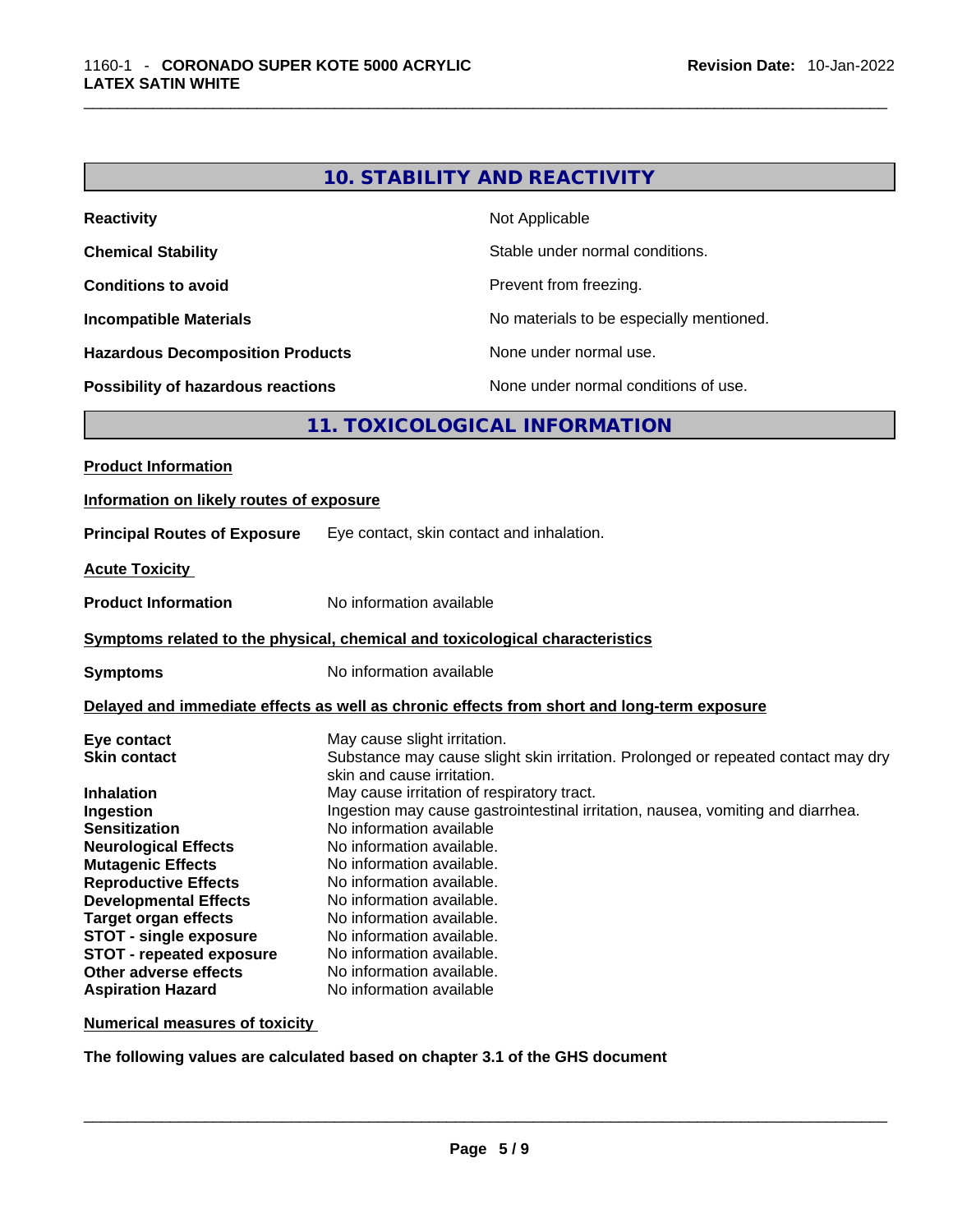| <b>ATEmix (oral)</b>   | 47403 mg/kg  |
|------------------------|--------------|
| <b>ATEmix (dermal)</b> | 745015 mg/kg |

#### **Component Information**

| Chemical name                   | Oral LD50             | Dermal LD50              | <b>Inhalation LC50</b>   |
|---------------------------------|-----------------------|--------------------------|--------------------------|
| Titanium dioxide                | $> 10000$ mg/kg (Rat) |                          | $\overline{\phantom{a}}$ |
| 13463-67-7                      |                       |                          |                          |
| Kaolin                          | $>$ 5000 mg/kg (Rat)  | $>$ 5000 mg/kg (Rat)     |                          |
| 1332-58-7                       |                       |                          |                          |
| Propylene glycol                | $= 20$ g/kg (Rat)     | $= 20800$ mg/kg (Rabbit) |                          |
| $57 - 55 - 6$                   |                       |                          |                          |
| Propanoic acid, 2-methyl-,      | $= 3200$ mg/kg (Rat)  | > 15200 mg/kg (Rat)      | $\overline{\phantom{a}}$ |
| monoester with                  |                       |                          |                          |
| 2,2,4-trimethyl-1,3-pentanediol |                       |                          |                          |
| 25265-77-4                      |                       |                          |                          |

#### **Chronic Toxicity**

#### **Carcinogenicity**

*The information below indicates whether each agency has listed any ingredient as a carcinogen:.* 

| <b>Chemical name</b> | IARC                 | <b>NTP</b> | OSHA   |
|----------------------|----------------------|------------|--------|
|                      | 2B<br>Possible Human |            | ∟isted |
| Titanium dioxide     | Carcinogen           |            |        |

• Although IARC has classified titanium dioxide as possibly carcinogenic to humans (2B), their summary concludes: "No significant exposure to titanium dioxide is thought to occur during the use of products in which titanium dioxide is bound to other materials, such as paint."

#### **Legend**

IARC - International Agency for Research on Cancer NTP - National Toxicity Program OSHA - Occupational Safety & Health Administration

**12. ECOLOGICAL INFORMATION** 

#### **Ecotoxicity Effects**

The environmental impact of this product has not been fully investigated.

#### **Product Information**

#### **Acute Toxicity to Fish**

No information available

#### **Acute Toxicity to Aquatic Invertebrates**

No information available

#### **Acute Toxicity to Aquatic Plants**

No information available

#### **Persistence / Degradability**

No information available. \_\_\_\_\_\_\_\_\_\_\_\_\_\_\_\_\_\_\_\_\_\_\_\_\_\_\_\_\_\_\_\_\_\_\_\_\_\_\_\_\_\_\_\_\_\_\_\_\_\_\_\_\_\_\_\_\_\_\_\_\_\_\_\_\_\_\_\_\_\_\_\_\_\_\_\_\_\_\_\_\_\_\_\_\_\_\_\_\_\_\_\_\_

#### **Bioaccumulation**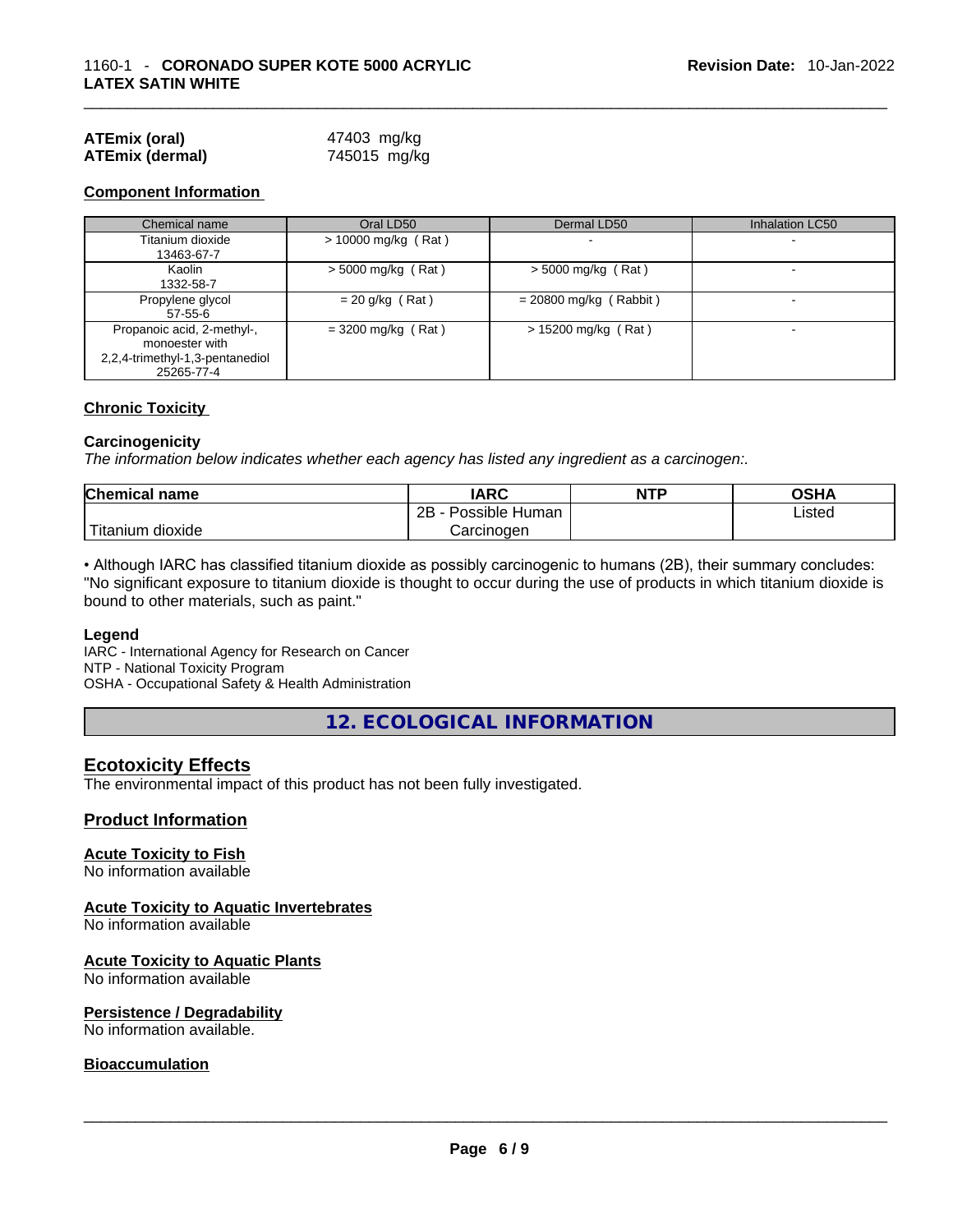There is no data for this product.

#### **Mobility in Environmental Media**

No information available.

#### **Ozone**

No information available

#### **Component Information**

#### **Acute Toxicity to Fish**

Titanium dioxide  $LCS0: > 1000$  mg/L (Fathead Minnow - 96 hr.) Propylene glycol LC50: 710 mg/L (Fathead Minnow - 96 hr.)

#### **Acute Toxicity to Aquatic Invertebrates**

Propylene glycol EC50: > 10000 mg/L (Daphnia magna - 24 hr.)

#### **Acute Toxicity to Aquatic Plants**

No information available

|                              | 13. DISPOSAL CONSIDERATIONS                                                                                                                                                                                               |
|------------------------------|---------------------------------------------------------------------------------------------------------------------------------------------------------------------------------------------------------------------------|
| <b>Waste Disposal Method</b> | Dispose of in accordance with federal, state, and local regulations. Local<br>requirements may vary, consult your sanitation department or state-designated<br>environmental protection agency for more disposal options. |
|                              | 14. TRANSPORT INFORMATION                                                                                                                                                                                                 |
| <b>DOT</b>                   | Not regulated                                                                                                                                                                                                             |
| <b>ICAO/IATA</b>             | Not regulated                                                                                                                                                                                                             |
| <b>IMDG/IMO</b>              | Not regulated                                                                                                                                                                                                             |
|                              | 15. REGULATORY INFORMATION                                                                                                                                                                                                |
|                              |                                                                                                                                                                                                                           |

# **International Inventories**

| <b>TSCA: United States</b> | Yes - All components are listed or exempt. |
|----------------------------|--------------------------------------------|
| <b>DSL: Canada</b>         | Yes - All components are listed or exempt. |

#### **Federal Regulations**

#### **SARA 311/312 hazardous categorization**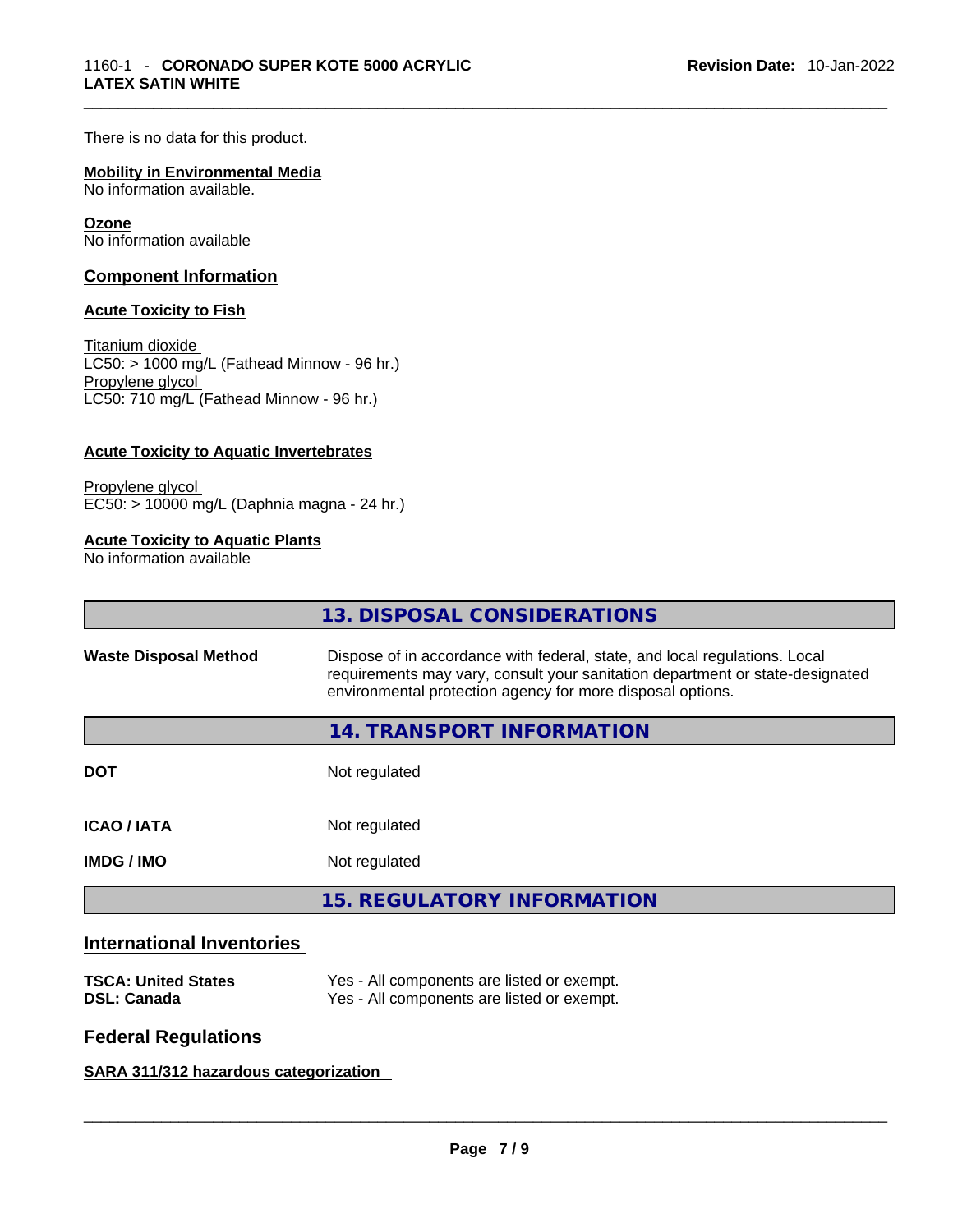| Acute health hazard               | Nο |
|-----------------------------------|----|
| Chronic Health Hazard             | Nο |
| Fire hazard                       | Nο |
| Sudden release of pressure hazard | No |
| Reactive Hazard                   | N٥ |

#### **SARA 313**

Section 313 of Title III of the Superfund Amendments and Reauthorization Act of 1986 (SARA). This product contains a chemical or chemicals which are subject to the reporting requirements of the Act and Title 40 of the Code of Federal Regulations, Part 372:

*None*

**Clean Air Act,Section 112 Hazardous Air Pollutants (HAPs) (see 40 CFR 61)** This product contains the following HAPs:

*None*

# **US State Regulations**

### **California Proposition 65**

WARNING: This product can expose you to chemicals including Titanium dioxide, which are known to the State of California to cause cancer, and Ethylene glycol which are known to the State of California to cause birth defects or other reproductive harm. For more information go to www.P65Warnings.ca.gov

#### **State Right-to-Know**

| <b>Chemical name</b> | <b>Massachusetts</b> | <b>New Jersey</b> | <b>Pennsylvania</b> |
|----------------------|----------------------|-------------------|---------------------|
| Titanium dioxide     |                      |                   |                     |
| Kaolin               |                      |                   |                     |
| Propylene glycol     |                      |                   |                     |

#### **Legend**

X - Listed

# **16. OTHER INFORMATION**

| HMIS -                                                                                                                                                | Health: 1 | <b>Flammability: 0</b> | <b>Reactivity: 0</b> | $PPE: -$ |
|-------------------------------------------------------------------------------------------------------------------------------------------------------|-----------|------------------------|----------------------|----------|
| <b>HMIS Legend</b><br>0 - Minimal Hazard<br>1 - Slight Hazard<br>2 - Moderate Hazard<br>3 - Serious Hazard<br>4 - Severe Hazard<br>* - Chronic Hazard |           |                        |                      |          |